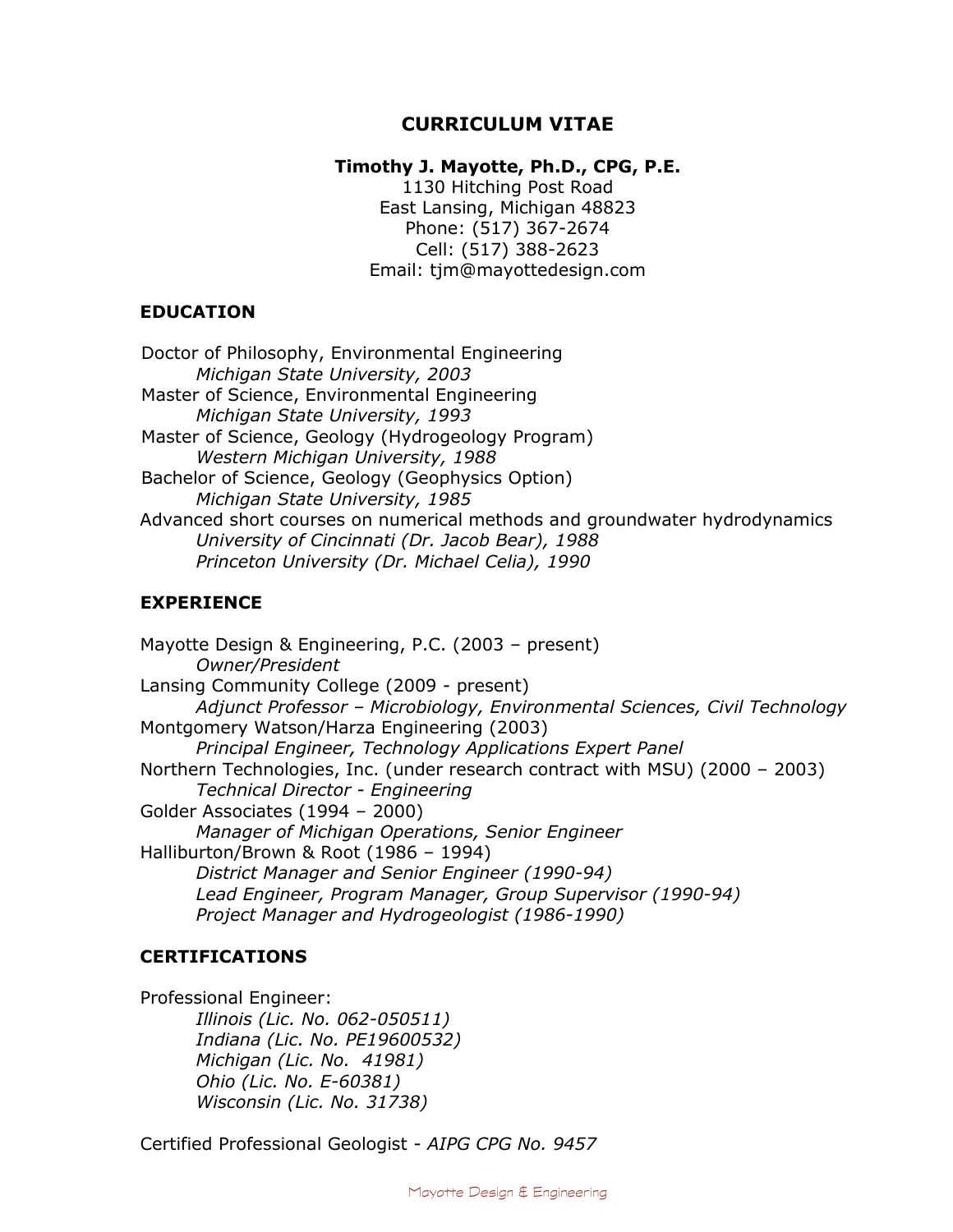# **AFFILIATIONS**

American Society of Civil Engineers (since 1999) American Society for Microbiology (since 2003) American Institute of Professional Geologists (since 1994)

# **TECHNICAL EXPERIENCE**

- Routine interpretation of geologic, hydrologic and geophysical data for resource development and environmental remediation projects.
- Design and implementation of biological and physico-chemical treatment technologies for remediating contaminated soil and groundwater.
- Numerical modeling of ground- and surface-water flow and pollutant fate and transport using: *MODFLOW, RT3D, HEC-HMS, HEC-RAS, HydroCAD*
- Geotechnical investigations and soil mechanics testing and analyses.
- Civil engineering design with *AutoCAD Civil 3D*.
- Design of stormwater management and drainage features, including wet and dry ponds.
- Design of wastewater impoundments.
- Dam safety and inspections.
- Brownfield redevelopment planning and assistance.
- Industrial wastewater treatment design and optimization.
- Projects completed in AL, AZ, CA, CO, FL, IA, IL, IN, KS, MA, MI, MS, MO, NJ, NY, OH, OR, PA, TN, TX, UT, VT, VA, WV, WI, WY, Brazil, Canada (BC, ONT), China, Czech Republic, Italy, Mexico.

#### **AWARDS/RECOGNITIONS**

- Received the Amoco Detroit District Contractor of the Year Award for services rendered during 1990 and 1991.
- Winner of Best Poster Paper for Environmental Geosciences, *American Association of Petroleum Geologists Bulletin*, v. 78, no. 8, pp. 1331-32, 1994*.*
- Named to *The Environmental Business Report*, Client Service A-Team in 1997.
- Outstanding Job Performance Award for role as Operations Manager, Golder Associates, 1999.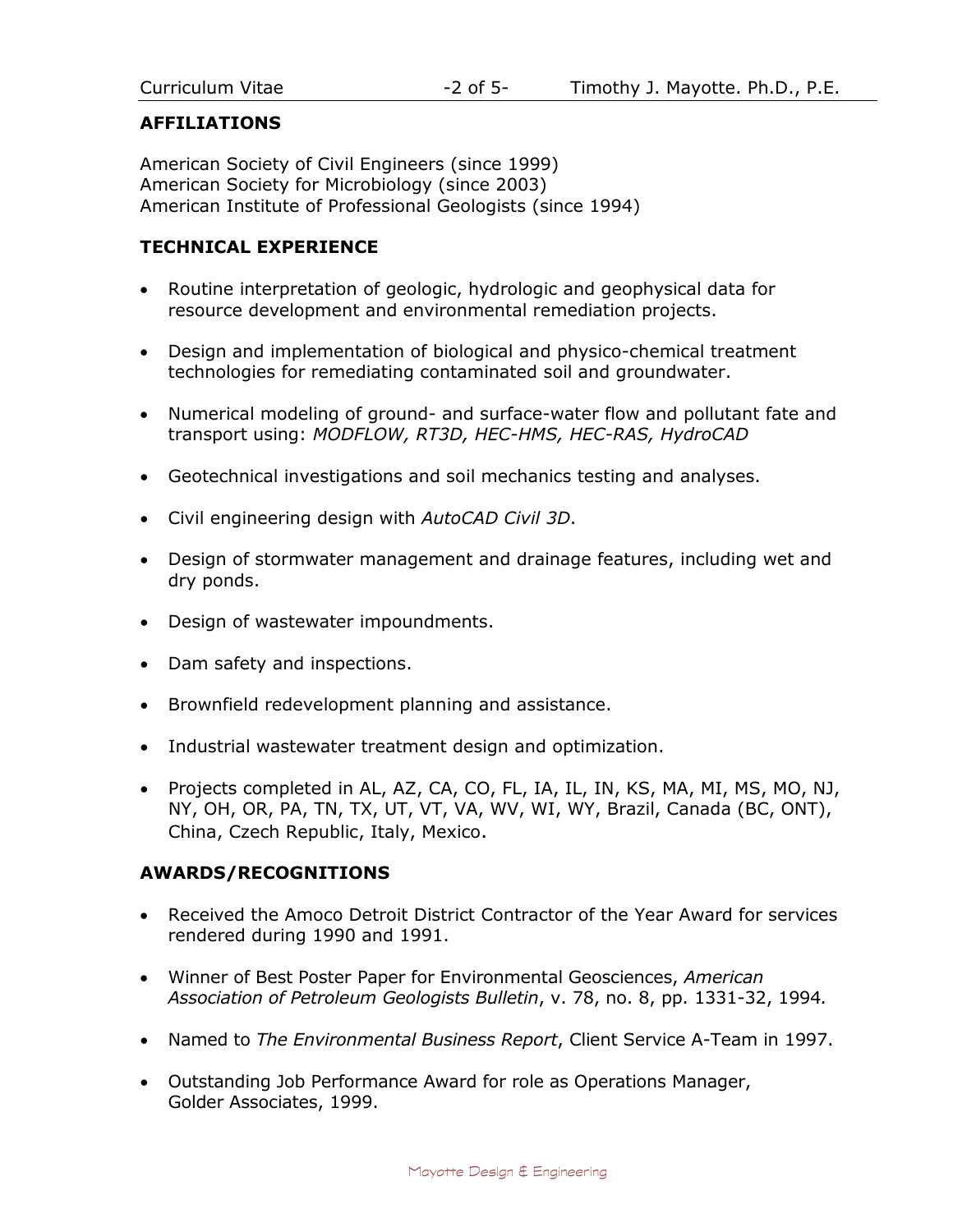#### **PUBLICATIONS/PRESENTATIONS**

Mayotte, T. J., Redox Gradients, TCE Reductive Dechlorination, and Cr(VI) Detoxification in Bioaugmented Model Aquifer Systems, Ph.D. Thesis, Michigan State University.

Mayotte, T. J., 1988; An investigation of a soil gas sampling technique and its applicability for detecting gaseous PCE and TCA over an unconfined granular aquifer: Abs., Ground Water, v. 26, no. 6, p. 806.

Mayotte, T. J., 1993, A perspective on the benefits of the Subsurface Volatilization and Ventilation System for promoting rapid and cost-effective remediation of volatile organic contamination in the subsurface; presented at the National Ground Water Association 45th Annual Convention and Exposition, Chlorinated Volatile Organic Compounds in Ground Water, Kansas City.

Mayotte, T. J., 1993, Subsurface volatilization and ventilation for VOC contamination, The National Environmental Journal, Vol. 3, No. 6, pp. 36-43.

Mayotte, T. J., The SVVS - SITE demonstration, Seminar on Cost Effective In Situ Restoration of Soil and Groundwater, SVVS, Brown & Root Environmental, November 1993, Southfield, MI.

Mayotte, T. J., An application of a practical column method for assessing bioaugmentation potentials in VOC-contaminated aquifers, Michigan Groundwater Professionals Winter Forum, January 1994, Western Michigan University, Kalamazoo.

Mayotte, T. J., 1994, An evaluation of aquifer bioaugmentation with *Pseudomonas sp.* strain KC to remediate carbon tetrachloride, Geological Society of America, 27th Annual North-Central Section Meeting, Abs. with Prog., Western Michigan University, Kalamazoo.

Mayotte, T. J., 1994, Bioenhancement for rapid and cost-effective remediation of multi-phase subsurface contamination; presented at the Geological Society of America, 27th Annual North-Central Section Meeting, Western Michigan University, Kalamazoo.

Mayotte, T. J., 1994, The Schoolcraft Site - the discovery and remediation of multiple groundwater contamination problems in a rural village; Field Trips Guidebook, Geological Society of America, 27th Annual North-Central Section Meeting, pp. 19-28, Western Michigan University, Kalamazoo.

Mayotte, T. J. and S. B. Thompson, 1994, Controlled vapor circulation in subsurface materials to enhance the bioremediation of organic contaminants, Proceedings, USEPA Fifth Forum on Innovative Hazardous Waste Treatment Technologies, Domestic & International, Chicago.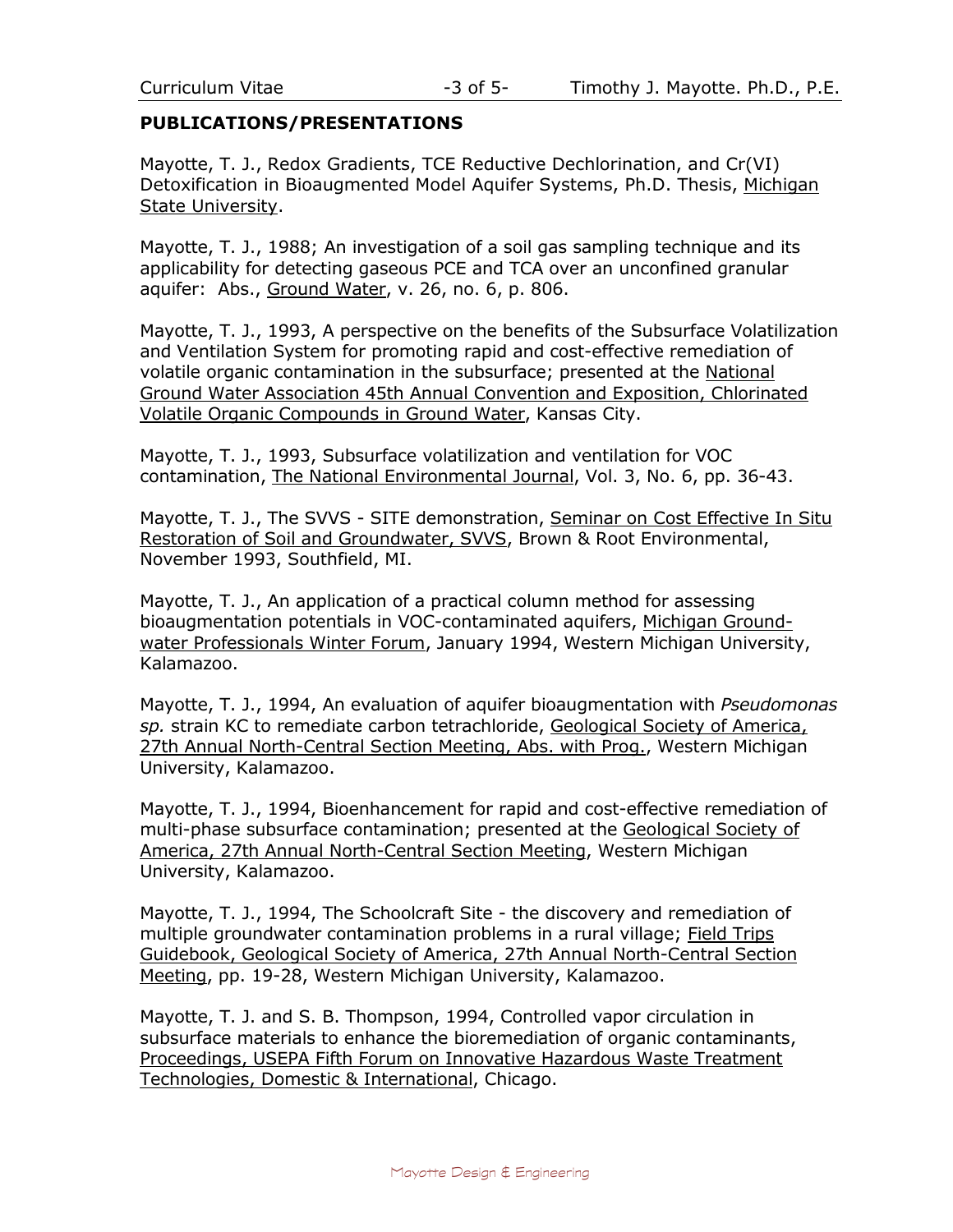Dybas, M. J., T. J. Mayotte, and C. S. Criddle, 1994, Use of alkaline niche adjustments to enable colonization and remediation of carbon tetrachloridecontaminated aquifer materials, Proceedings, American Society of Microbiology Annual Meeting, Las Vegas.

Mayotte, T. J., 1994, A bioenhancement process for rapid remediation of multiphase subsurface contamination, American Association of Petroleum Geologists Bulletin, v. 78, no. 8, pp. 1331-32. *Winner of Best Poster Paper award - Environmental Geosciences.*

Dybas, M. J., T. J. Mayotte, and C. S. Criddle, 1994, Alkaline niche adjustment for remediation of non-sterile environments contaminated with carbon tetrachloride, American Association of Petroleum Geologists Bulletin, v. 78, no. 8, pp. 1328-29.

Dybas, M. J., G. Tatara, W. Knoll, T. J. Mayotte, C. S. Criddle, 1995, Niche adjustment for bioaugmentation with *Pseudomonas sp.* strain KC, Bioaugmentation for Site Remediation, R. E. Hinchee, A. Leeson, and L. Semprini (Eds.), Battelle Press, Columbus, OH, pp. 77-84.

Introduction to Air Sparging and Soil Vapor Extraction System Design, short course module of Western Michigan University's Summer Hydrogeology Field Camps, 1995 - 97.

Mayotte, T. J., 1995, The bioenhancement procedure, ECON Magazine, October 1995.

Mayotte, T. J., M. J. Dybas, C. S. Criddle, 1996, Bench-scale evaluation of bioaugmentation to remediate carbon tetrachloride-contaminated aquifer materials, Ground Water, v. 34, no. 2, pp. 358-368.

Mayotte, T. J., 1996, Bioaugmentation of aquifer materials for treatment of chlorinated solvents, presented at the 18th Annual Solid and Hazardous Waste Management Conference, Louisiana Department of Environmental Quality, Lafayette, LA.

Mayotte, T. J., M. J. Dybas, and C. S. Criddle, 1996, Aquifer bioaugmentation with *Pseudomonas sp.* strain KC to remediate carbon tetrachloride - a bench study, Proceedings, Air & Waste Management Association's 89th Annual Meeting & Exhibition, Nashville, TN, June 1996.

Dybas, M. J., S. Bezborodinikov, T. Voice, D. C. Wiggert, S. Davies, J. Tiedje, C. S. Criddle, O. Kawka, M. Barcelona, and T. J. Mayotte, 1997, Evaluation of bioaugmentation to remediate an aquifer contaminated with carbon tetrachloride, Fifth International Symposium on In Situ and On-Site Bioremediation, Batelle, Columbus, OH.

Mayotte, T. J., Brownfield Site Rehabilitation, Midland Mortgage Corporation's Seminar on Architectural Standards, Clearwater, Florida, January 1997.